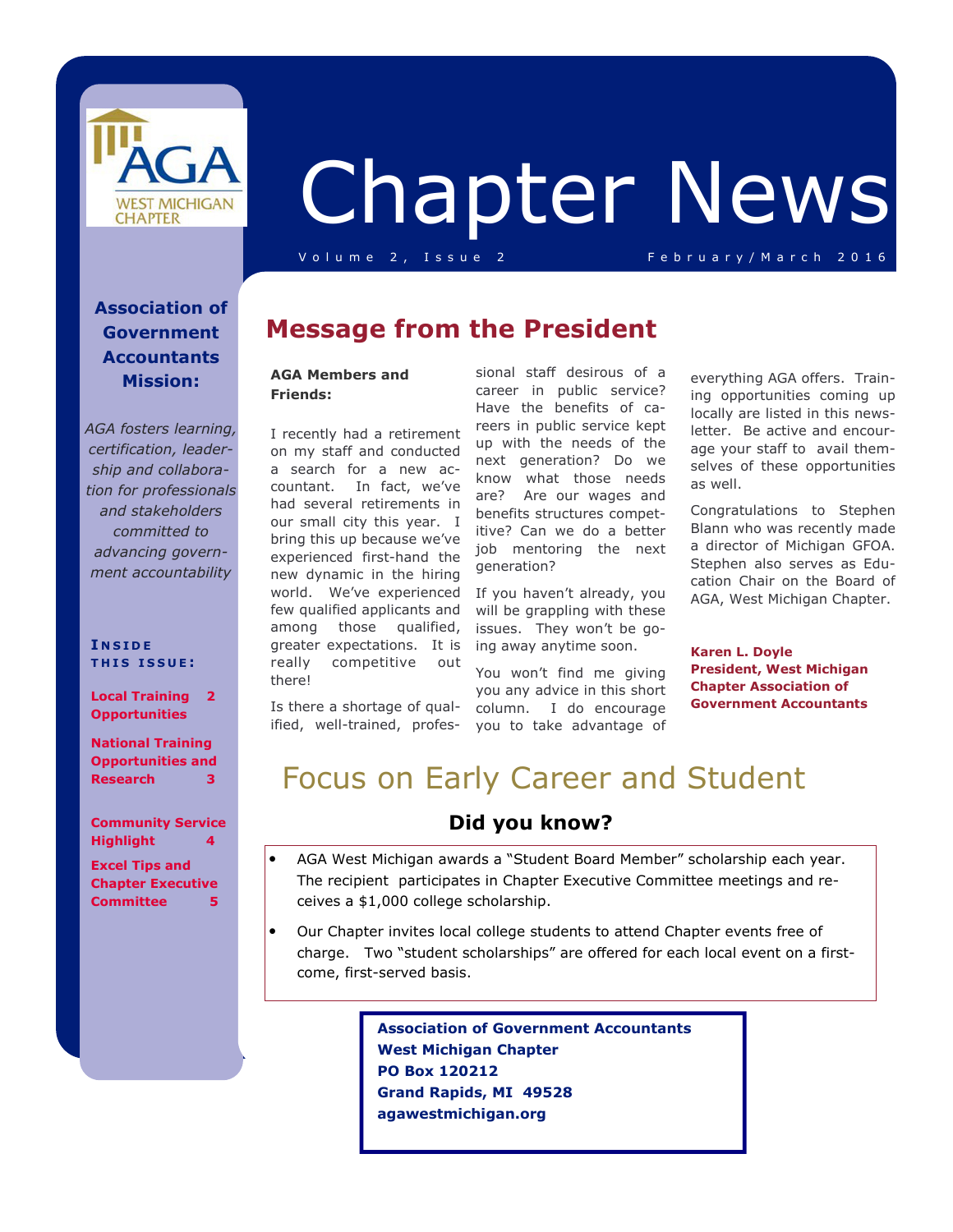

# **Training** Opportunities **Page 2**

**Volume 2, Issue 2** 

# **Local Training Opportunities**

## **Planned Future Events by AGA West Michigan**

- March 23, 2016 Live Training Excel PowerPivot Workshop (laptop required)
- April 20, 2016 Webinar Pension/OPEB Standards
- July 26, 2016 Webinar—2016 Single Audit Update

**Register at http://www.agawestmichigan.org/home/events**

# **Collaborating to keep you informed!**

AGA West Michigan and the Michigan Government Finance Officers Association (MGFOA) are partnering to inform memberships of both organizations on upcoming conferences, seminars, and webinars offered.



### **Planned Future Events by MGFOA**

- March 3, 2016 Live Training Introduction to **FINANCE OFFICERS ASSOCIATION** Finance—East Lansing: The MGFOA is offering its newly developed introductory training session to individuals who have just entered the world of public finance, perhaps as a newly hired staff member or an elected official.
- March 4, 2016—MGFOA & MMTA Spring Seminar—East Lansing

**View MGFOA Event Calendar:** http://migfoa.org/MGFOA/Training/?fuseaction=calendar

The Association of Government **Accountants** is a 15,000-member professional organization devoted to meeting the professional development, education, networking, and certification needs of its members.

AGA represents government financial managers working in local, state and federal governments as well as the private sector and academia.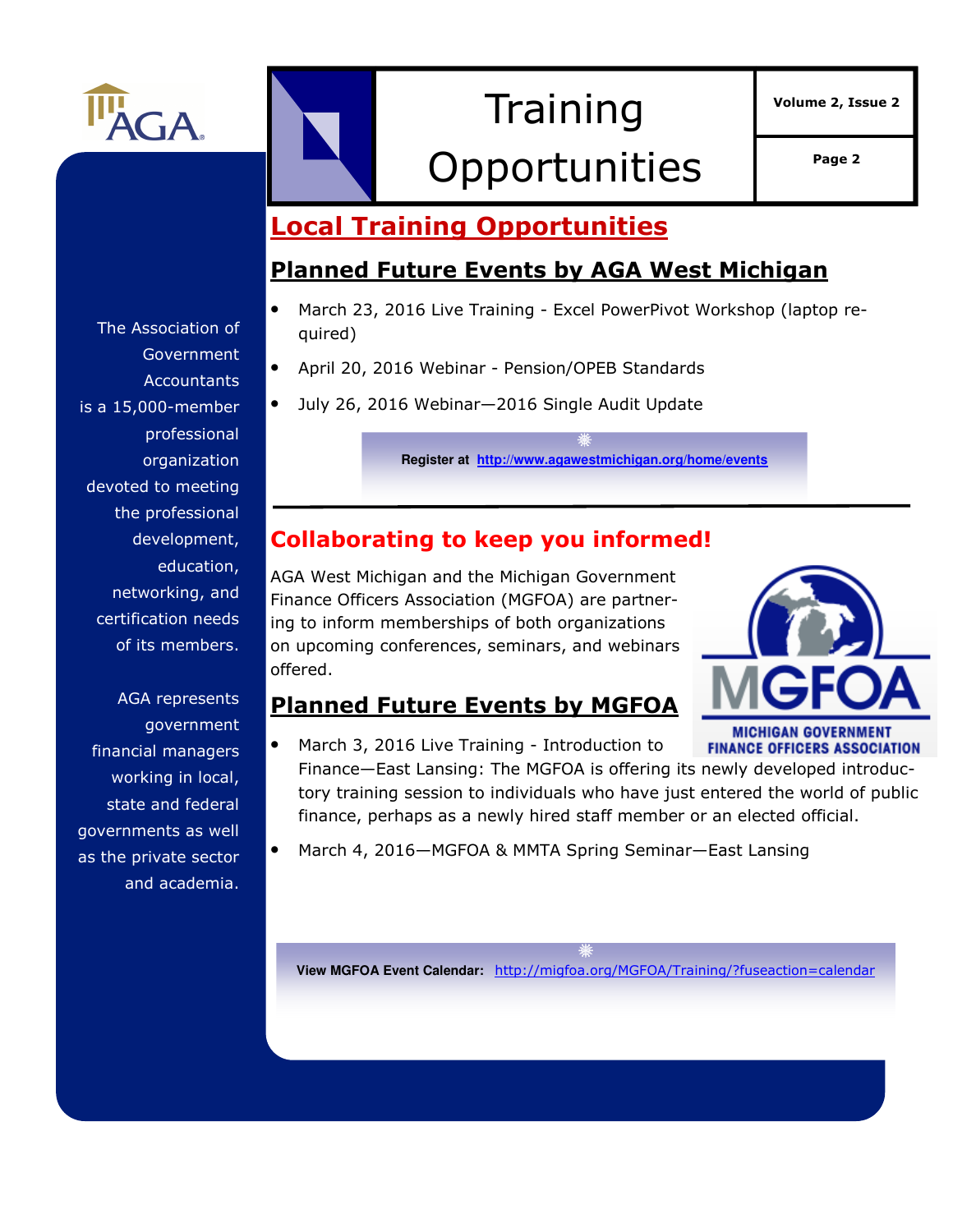

# **Training** Opportunities | Page 3

**Volume 2, Issue 2** 

**National Training Opportunities CGFM Intensive Review Course**  $2 - 3$ March 02 - 03, 2016 march Arlington, Va. The Association **Internal Controls DATA Act** seeks to advance 23 13 March 23, 2016 April 13, 2016 government march april Webinar | 2 CPEs Webinar | 2 CPEs accountability at all levels of **Fraud Prevention Ethics** government through 27 11 April 27, 2016 May 11, 2016 its Certified may april Webinar | 2 CPEs Webinar | 2 CPEs Government Financial Manager **Register at https://www.agacgfm.org/home.aspx** (CGFM) Program, which has recognized more **National Research Reports**  than 13,000 New Research Report individuals for their **Bringing Financial** Released February 19, 2016 unique skills and **Reporting Into the** experience. **Age of Open Data and Read at https://www.agacgfm.org/** Open Government -To learn more about **home.aspx Three Approaches** the Association, its many programs, or **READ NOW** any of its 90 chapters, visit us Most Recent online at Intergovernmental Report www.agacgfm.org. **View it at: https://www.agacgfm.org/ Resources/Online-Library/ Blended and Braided Funding: Intergovernmental-Reports.aspx A Guide for Policy Makers** and Practitioners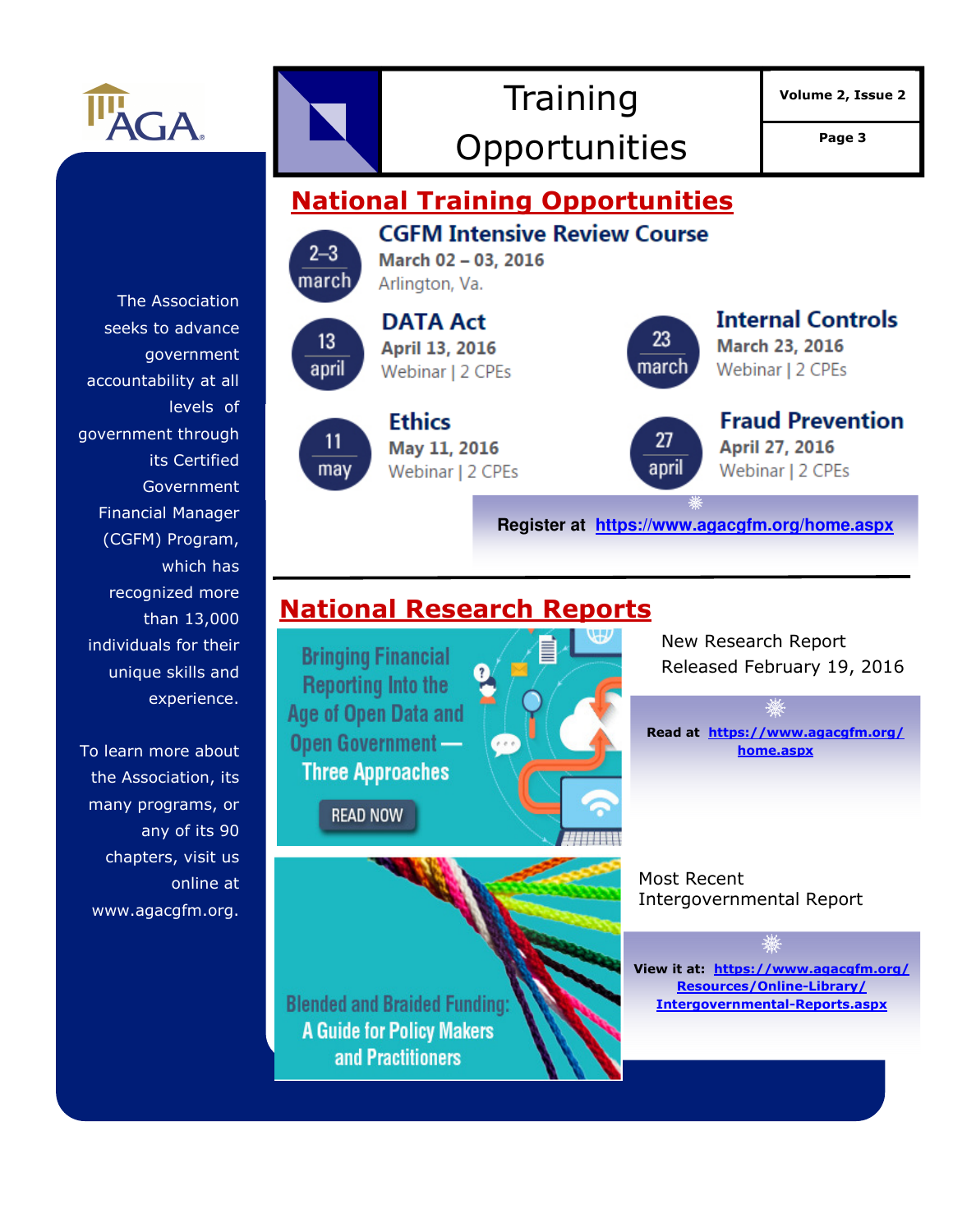

# **Community Service Highlight Page 4**

### **January 1, 2016 to March 31, 2016 Paws With a Cause**

### **Website:**

www.pawswithacause.org

### **Mission:**

Paws With a Cause enhances the independence and quality of life for people with disabilities nationally through custom-trained Assistance Dogs. PAWS increases awareness of the rights and roles of Assistance Dog Teams through education and advocacy.

#### **Area of Service:**

Nationwide, including West Michigan



The Chapter sets aside \$1 from each event registration as a cash gift to the charity and makes a chapter cash donation of \$100 per quarter.



**Like us on Facebook to learn about chapter events, links to helpful sites and job opportunities**

*Did you know? AGA West Michigan provides study materials for the CGFM exam that members may borrow free of charge? Please contact education@agawestmichigan.org for more information.* Congratulations to our Chapter's



newest Certified Government Financial Managers!

43 percent of West Michigan **Chapter** membership holds a CGFM certification